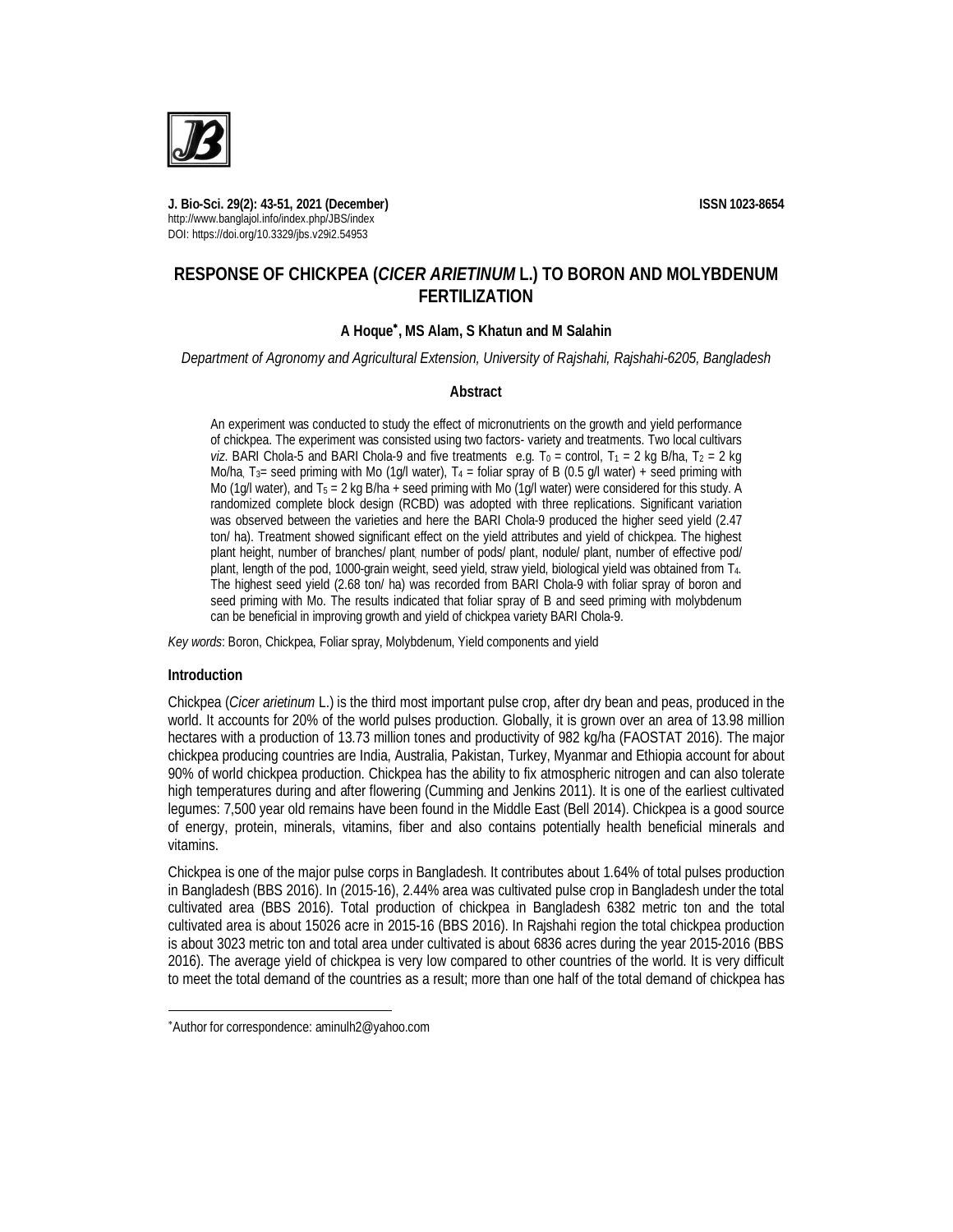to be imported in every year. Major constrains in increasing production of chickpea are poor soils, inadequate moisture, adverse climatic conditions, weeds and inadequate or even no fertilizer supply (Aslam et al. 2000).

Micronutrients play an important role in increasing yield of pulses legumes through their effects on the plant itself and on the nitrogen fixing symbiotic process. The soils of different parts of Bangladesh are more or less deficient in boron and molybdenum, which causes poor yield of chickpea (Bhuiyan et al. 1997). Boron (B) is very important in cell division and in pod and seed formation. Boron ranks third place among micronutrients in its concentration in seed and stem as well as its total amount after zinc (Shil et al. 2007). Boron is an important micronutrient, plays role in carbohydrate metabolism, translocation of sugars from source to sink, flower retention, pollen fertility and germination, pod setting, seed development, yield and its components. Thus, the requirement of boron appears more essential for reproductive development than vegetative (Nalini and Bhavana 2013).

The lack of a nutritional element in a cultivated plant inevitably leads to a decrease in yield. Molybdenum (Mo) plays an important role in increasing chickpea yield through its effects on the plant itself and on the nitrogen fixing symbiotic process because Mo is directly involved in N fixation by legumes (Roy et al. 2006). The efficiency of  $N_2$  fixation can be increased by seed dressing with molybdenum (Mo) because Mo is an essential component of nitrate reductase and nitrogenase, which control the reduction of inorganic nitrate and helps in fixing N<sub>2</sub> to NH<sub>3</sub>. Generally Mo is an essential micronutrient for plants and bacteria (Williams and Silva 2002). Meagher et al. (1991) reported that Mo is the key to nitrogen fixation by legumes. Total Mo content of soil varies from 0.2 to 5.0 mg/ kg (Sims 2000). In Mo deficient chickpeas, the flowers produced are fewer in number, smaller in size and many of them fail to open or mature, leading to lower seed yield (Ahlawat et al. 2007). Therefore, the present study was undertaken to study the response of chickpea to molybdenum and boron fertilization.

### **Materials and Methods**

The present research work was carried out at the Agronomy Field Laboratory, Department of Agronomy and Agricultural Extension, University of Rajshahi, during the period from November 2018 to April 2019 to study the modes of application of micronutrients on the yield performance of chickpea. The experimental site was located under AEZ-11. Two major factors were selected for the experiment. Factor A- variety, *viz*. BARI Chola-5, BARI Chola-9 respectively and factor B- treatments, *viz*. T<sub>0</sub> = control, T<sub>1</sub> = 2 kg B/ha, T<sub>2</sub> = 2 kg Mo/ha,  $T_3$  = seed priming with Mo (1g/l water)  $T_4$  = foliar spray of B (0.5 g/l water) + seed priming with Mo (1g/l water), T<sup>5</sup> = 2 kg B/ha + seed priming with Mo (1g/l water) respectively. The experiment was laid out in a RCBD with three replications. The experimental field was fertilized with Urea, TSP, MoP @ 45, 85, 35 kg/ha. Boron and molybdenum were applied as per experimental specifications. Seeds were sown in line on 22 November, 2018 by hand in rows. Agronomic practices were given properly to ensure a healthy growth of the crop. The crop was harvested at full maturity. At maturity, five plants were selected randomly from each unit plot and uprooted before harvesting for recording of necessary data on yield contributing characters. Recorded data were compiled and tabulated for statistically analysis. The collected data were analyzed statistically and the values of the means differences were adjusted by Duncan's New Multiple Range Test (DMRT) with the help of MSTAT-C program.

## **Results and Discussion**

#### **Plant height**

The plant height was significantly influenced by different chickpea varieties. The tallest plant (57.42 cm) was found in BARI Chola-9 and the shortest one (51.14 cm) was noted from BARI Chola-5 (Table 1). This is the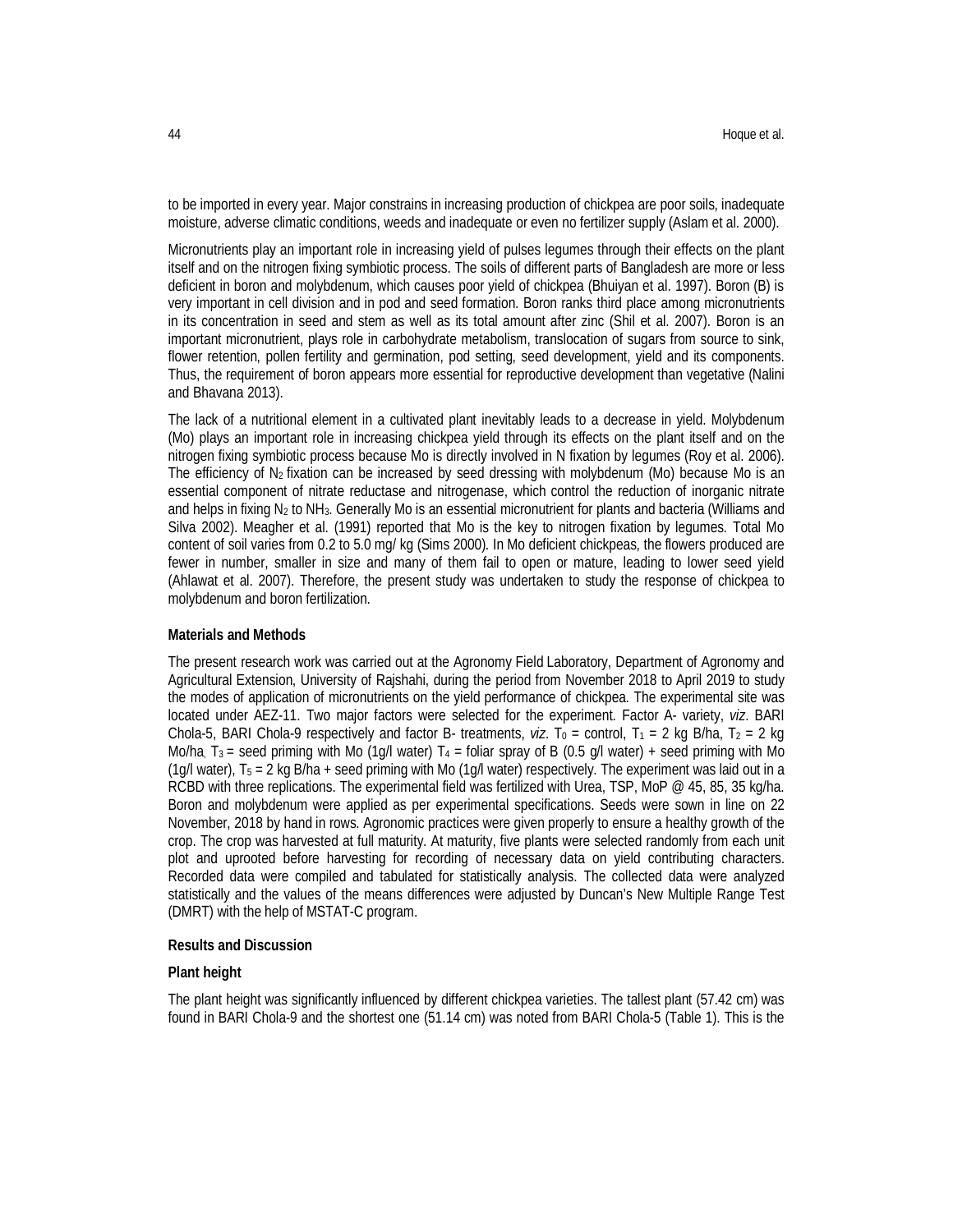inherent features of the variety as a result BARI Chola-9 gave the tallest plant. Plant height is an important determinant for better crop growth. It can have a good influence on biological yield. Seed priming with molybdenum and foliar spray of boron had a significant effect on the plant height of chickpea. The tallest plant (56.14 cm) was observed in T<sub>4</sub> (foliar spray of B + seed priming with Mo) and the shortest one (52.15 cm) was found in control (Table 2). This might be due to the accessibility of nitrogen fixed by molybdenum which in result increases vegetative growth and plant height. On the other hand boron plays a vital role in cell division, distinction and generative growth of plants. Our outcomes are also sustained by Singh et al. (2012) who resulted that successive plant growth was carried out by application of boron and molybdenum. The interaction between variety and treatment on plant height was statistically significant. The tallest plant (59.20 cm) was obtained from BARI Chola-9 with foliar spray of B and seed priming with Mo and the shortest one (49.00 cm) was noted from BARI Chola-5 in control (Table 3).

| Variety | Plant<br>height<br>(cm) | Nodules/<br>plant<br>(No.) | Branches/<br>plant<br>(No.) | Total<br>pods/<br>plant<br>(N <sub>0</sub> ) | Effective<br>pods/<br>plant (No.) | Non-<br>effective<br>pods/<br>plant (No.) | Pod<br>length<br>(c <sub>m</sub> ) | 1000<br>seed<br>weight<br>(g) | Seed<br>vield<br>(ton/ha) |
|---------|-------------------------|----------------------------|-----------------------------|----------------------------------------------|-----------------------------------|-------------------------------------------|------------------------------------|-------------------------------|---------------------------|

**Table 1.** Effect of variety on yield and yield components of chickpea

 $V_1$  = BARI Chola-5,  $V_2$  = BARI Chola-9, LS = Level of significance, CV = Co- efficient of variation. In a column the figures bearing similar letter (S) or without letter (S) are identical and those having dissimilar letter(s) differed significantly as per DMRT.

V<sup>1</sup> 51.14b 18.41b 24.43b 46.86b 41.51b 5.35b 1.51b 115.95b 1.56b 1.92b V<sup>2</sup> 57.41a 22.10a 25.66a 57.76a 54.35a 3.41a 1.73a 215.68a 2.46a 3.18a LS 0.05 0.05 0.05 0.05 0.05 0.05 0.05 0.05 0.05 0..05 CV (%) 4.43 4.70 3.17 5.72 5.21 6.53 5.93 4.11 8.14 5.14

#### **Nodules per plant**

The data on total number of nodules/plant was influenced by the variety. Significantly higher number of nodules/plant (22.10) was recorded from the variety BARI Chola-9. Lower number of nodule/plant (18.41) was observed in BARI Chola-5 (Table 1). Molybdenum and boron had significant effect on nodules/plant. The number of nodules/plant (22.9) was highest in T<sub>4</sub> whereas the lowest number of nodules/plant (17.78) was obtained from the control (Table 2). Bhuiyan et al. (1997) observed that application of B and Mo increases the number and weight of nodule over control. This was because that molybdenum plays an active part in nodule synthesis and fixing of nitrogen. Similar investigation was also observed by Chakraboty (2009) who reported application of Mo responds well in enhancing nodules number in legumes. In case of boron, an increase in nodule numbers was noted with an increase in boron levels. Foliar spray of boron increased nodules numbers as compared to control. These findings are substantiated with that of Hasnain et al. (2011). The data on number of nodules/plant was influenced by the interaction of variety and the treatments. The highest number of nodules/plant (24.82) was recorded from BARI Chola-9 when foliar spray and seed priming was done by B and Mo respectively whereas BARI Chola-5 produced lowest (16.21) when Mo and B was not applied (Table 3).

**Straw** yield (ton/ ha)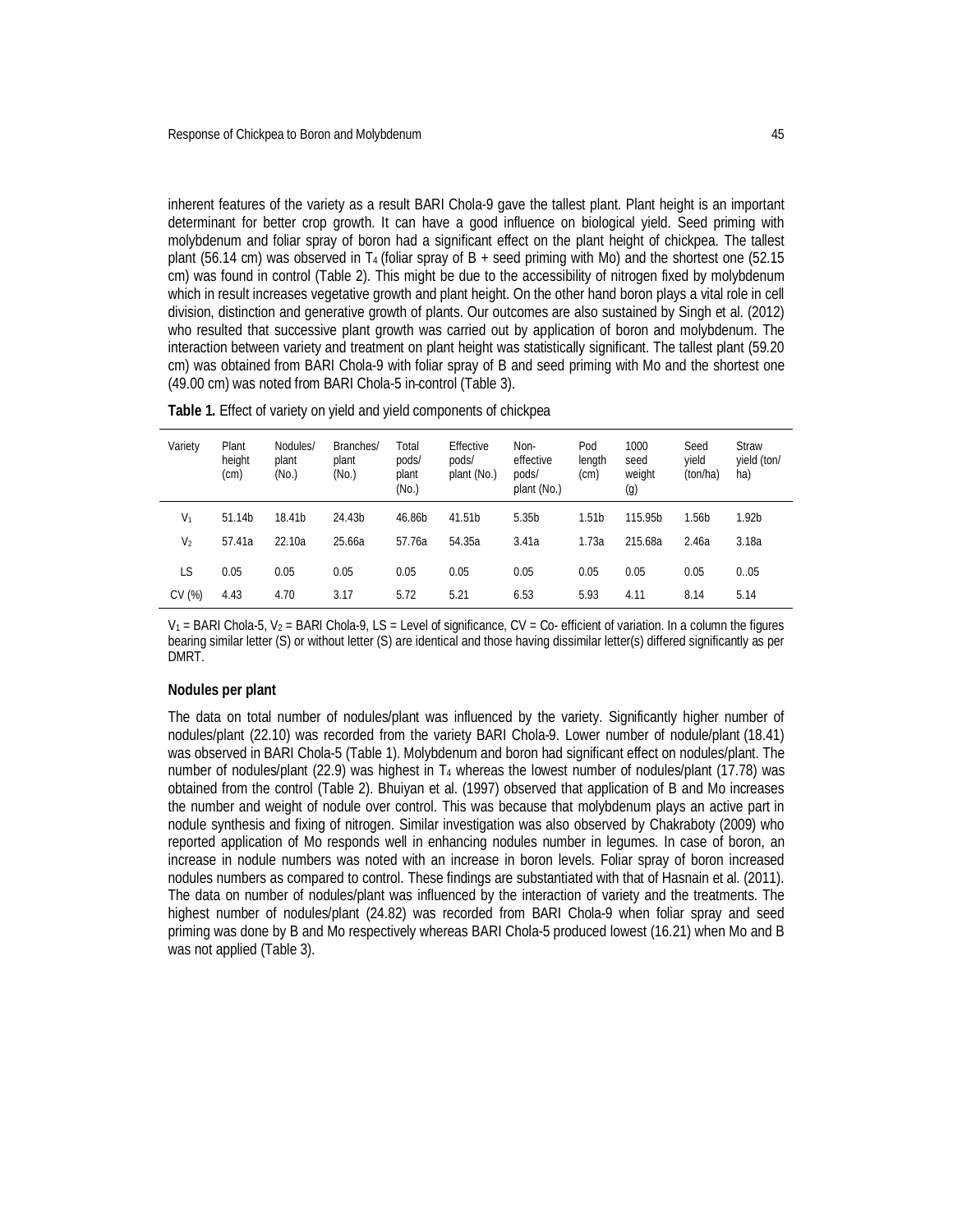| Treat.<br>(T)  | Plant<br>height<br>(cm) | Nodules/<br>plant<br>(N <sub>0</sub> ) | Branches/<br>plant (No.) | Total<br>pods/<br>plant<br>(N <sub>0</sub> ) | Effective<br>pods/<br>plant<br>(N <sub>0</sub> ) | Non-<br>effective<br>pods plant<br>(N <sub>0</sub> ) | Pod<br>length<br>(cm) | 1000<br>seed<br>weight<br>$\left( 9 \right)$ | Seed<br>yield<br>(ton/ha) | <b>Straw</b><br>yield<br>(ton/<br>ha) |
|----------------|-------------------------|----------------------------------------|--------------------------|----------------------------------------------|--------------------------------------------------|------------------------------------------------------|-----------------------|----------------------------------------------|---------------------------|---------------------------------------|
| Τo             | 52.15f                  | 17.78f                                 | 22.55f                   | 49.85f                                       | 44.40f                                           | 5.45a                                                | 1.52c                 | 161.15e                                      | 1.82 <sub>d</sub>         | 2.34f                                 |
| T1             | 54.05d                  | 18.55e                                 | 24.50d                   | 51.60d                                       | 47.00d                                           | 4.60c                                                | 1.58 <sub>bc</sub>    | 165.20cd                                     | $2.08a-c$                 | 2.48d                                 |
| T <sub>2</sub> | 53.20e                  | 19.59d                                 | 23.85e                   | 50.60e                                       | 45.65e                                           | 4.95b                                                | 1.55c                 | 163.70d                                      | 1.89cd                    | 2.42e                                 |
| $T_3$          | 54.65c                  | 20.64c                                 | 25.60c                   | 52.75c                                       | 48.60c                                           | 4.15d                                                | $1.63a-c$             | 166.85bc                                     | 1.98bcd                   | 2.55c                                 |
| T4             | 56.16a                  | 22.90a                                 | 27.30a                   | 55.20a                                       | 51.85a                                           | 3.35f                                                | 1.74a                 | 169.55a                                      | 2.20a                     | 2.82a                                 |
| T5             | 55.46b                  | 21.85b                                 | 26.50b                   | 53.90b                                       | 50.10b                                           | 3.80e                                                | 1.69ab                | 168.45ab                                     | 2.13ab                    | 2.69 <sub>b</sub>                     |
| LS.            | 0.05                    | 0.05                                   | 0.05                     | 0.05                                         | 0.05                                             | 0.05                                                 | 0.05                  | 0.05                                         | 0.05                      | 0.05                                  |
| CV(%)          | 4.43                    | 4.70                                   | 3.17                     | 5.72                                         | 5.21                                             | 6.53                                                 | 5.93                  | 4.11                                         | 8.14                      | 5.14                                  |

**Table 2.** Effect of treatment on the yield & yield components of chickpea

 $T_0$  = control,  $T_1$  = 2 kg B/ ha,  $T_2$  = 2 kg Mo/ ha,  $T_3$  = seed priming with Mo (1g/l water),  $T_4$  = foliar spray of B (0.5 g/l water) + seed priming with Mo (1 g/l water),  $T_5 = 2$  kg B/ ha + seed priming with Mo (1 g/l water), LS = level of significance, CV = co-efficient of variation. In a column the figures bearing similar letter (S) or without letter (S) are identical and those having dissimilar letter (S) differed significantly as per DMRT.

| Table 3. Interaction effect of variety and treatment on the yield & yield components of chickpea |  |  |
|--------------------------------------------------------------------------------------------------|--|--|

| Variety $\times$<br>Treatment | Plant<br>height<br>(cm) | Nodules/<br>plant<br>(N <sub>0</sub> ) | Branches/<br>plant<br>(N <sub>0</sub> ) | Total<br>pods/<br>plant<br>(N <sub>0</sub> ) | Effective<br>pods/<br>plant<br>(No.) | Non-<br>effective<br>pods plant<br>(No.) | Pod<br>length<br>$\text{(cm)}$ | 1000 seed<br>weight (g) | Seed<br>yield<br>(ton/ha) | <b>Straw</b><br>yield<br>(ton/ha) |
|-------------------------------|-------------------------|----------------------------------------|-----------------------------------------|----------------------------------------------|--------------------------------------|------------------------------------------|--------------------------------|-------------------------|---------------------------|-----------------------------------|
| $V_1$ T <sub>0</sub>          | 49.00k                  | 16.21i                                 | 22.00 <sub>q</sub>                      | 44.20k                                       | 37.40j                               | 6.80a                                    | 1.43q                          | 112.10h                 | 1.32e                     | 1.78k                             |
| $V_1$ T <sub>1</sub>          | 51.10i                  | 17.01h                                 | 24.00e                                  | 46.10i                                       | 40.50h                               | 5.60 <sub>b</sub>                        | 1.48fg                         | 115.30fgh               | 1.75c                     | 1.85i                             |
| $V_1$ T <sub>2</sub>          | 50.20 <sub>i</sub>      | 17.98g                                 | 23.50f                                  | 45.00i                                       | 39.00i                               | 6.00 <sub>b</sub>                        | 1.46fg                         | 114.10gh                | 1.40de                    | $1.80$ jk                         |
| $V_1T_3$                      | 51.30i                  | 18.50q                                 | 25.00d                                  | 47.00h                                       | 42.00g                               | 5.00c                                    | 1.51f                          | 116.50efg               | 1.51cde                   | 1.90i                             |
| $V_1$ T <sub>4</sub>          | 53.12g                  | 20.98de                                | 26.20c                                  | 50.20f                                       | 46.10e                               | 4.10e                                    | 1.60 <sub>de</sub>             | 119.30e                 | 1.72c                     | 2.20 <sub>q</sub>                 |
| $V_1T_5$                      | 52.13h                  | 19.78f                                 | 25.90c                                  | 48.70g                                       | 44.10f                               | 4.60cd                                   | 1.58e                          | 118.40ef                | 1.69cd                    | 2.00 <sub>h</sub>                 |
| $V_2T_0$                      | 55.30f                  | 19.36f                                 | 23.10f                                  | 55.5e                                        | 51.40d                               | 4.10de                                   | 1.61 <sub>de</sub>             | 210.20d                 | 2.32 <sub>b</sub>         | 2.91f                             |
| $V_2T_1$                      | 57.00d                  | 20.50e                                 | 25.00d                                  | 57.10c                                       | 53.50c                               | 3.60ef                                   | 1.69c                          | 215.10bc                | 2.41ab                    | 3.12d                             |
| $V_2T_2$                      | 56.20e                  | 21.21d                                 | 24.20e                                  | 56.20d                                       | 52.30d                               | 3.90e                                    | 1.65 <sub>cd</sub>             | 213.30cd                | 2.38ab                    | 3.05e                             |
| $V_2T_3$                      | 58.00c                  | 22.78c                                 | 26.20c                                  | 58.50b                                       | 55.20b                               | 3.30fq                                   | 1.76 <sub>b</sub>              | 217.21ab                | 2.45ab                    | 3.21c                             |
| $V_2T_4$                      | 59.20a                  | 24.82a                                 | 28.40a                                  | 60.20a                                       | 57.60a                               | 2.60h                                    | 1.88a                          | 219.80a                 | 2.68a                     | 3.45a                             |
| V <sub>2</sub> T <sub>5</sub> | 58.80b                  | 23.93b                                 | 27.10b                                  | 59.10b                                       | 56.10b                               | 3.00 <sub>gh</sub>                       | 1.81 <sub>b</sub>              | 218.50a                 | 2.57ab                    | 3.38 <sub>b</sub>                 |
| <b>LS</b>                     | 0.05                    | 0.05                                   | 0.05                                    | 0.05                                         | 0.05                                 | 0.05                                     | 0.05                           | 0.05                    | 0.05                      | 0.05                              |
| CV(%)                         | 4.43                    | 4.70                                   | 3.17                                    | 5.72                                         | 4.70                                 | 5.21                                     | 6.53                           | 5.93                    | 4.11                      | 8.14                              |

 $V_1$  = BARI Chola-5,  $V_2$  = BARI Chola-9, T<sub>0</sub> = control, T<sub>1</sub> = 2 kg B/ ha, T<sub>2</sub> = 2 kg Mo/ ha, T<sub>3</sub> = seed priming with Mo (1 g/l water),  $T_4$  = foliar spray of B (0.5 g/l water) + seed priming with Mo (1 g/l water),  $T_5$  = 2 kg B/ ha + seed priming with Mo (1 g/l water), LS = level of significance, CV = co-efficient of variation. In a column the figures bearing similar letter (S) or without letter (S) are identical and those having dissimilar letter (S) differed significantly as per DMRT.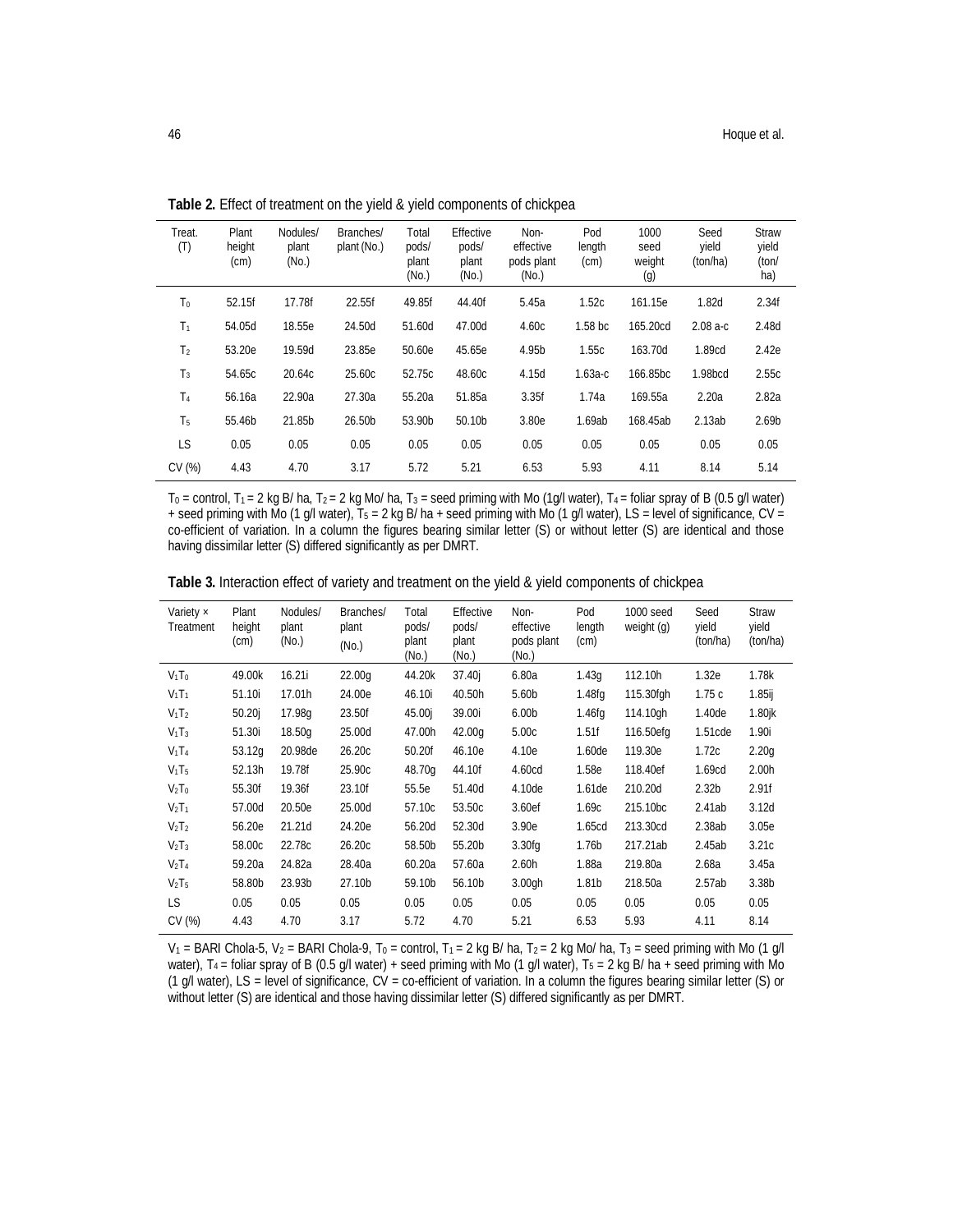## **Branches per plant**

The data on number of branches/plant was influenced by the variety are presented in Table 1. Significantly higher number of branches/plant (25.67) was recorded from BARI Chola-9. Lower number of branches/plant (24.43) was obtained from BARI Chola-5. Number of branches/plant was significantly influenced by the treatment combination. Significantly higher number of branches/plant (27.30) was recorded from the treatment combination of foliar spray of B and seed priming with Mo. Lower number of branches/plant (22.55) was found in control (Table 2). Similar findings were also reported by Jadhav et al. (2019). They reported a significant increase in number of branches/plant following the foliar application of different micronutrients in chickpea. Significantly higher number of branches/plant (28.40) was noted from BARI Chola-9 when foliar spray of B was applied at Mo seed primed plot. Significantly lower number of branches/plant (22.00) was found in BARI Chola-5 in control (Table 3).

#### **Total pods per plant**

The data on total number of pods/plantwas significantly influenced by the variety. The higher number of pods per plant (57.77) was recorded from BARI Chola-9 and the lower number of pods/plant (46.87) was found in BARI Chola-5 (Table 1). It was observed that number of pods/plant was positively influenced by the treatments are presented in Table 2. Significantly higher number of pods/plant (55.2) was recorded in T4. The lower number of pods/plant (49.85) was found in control (Table 2). It may be due to the efficient utilization of molybdenum which increased yield attributes (Awomi et al. 2011). These results are supported by Khan et al. (2014), they resulted that application of molybdenum improved number of pods/ plant. Rabbani et al. (2005) also witnessed a constructive role of Mo and stated that fertilization of Mo gave significant influence on the quantity of pods/plant plant. Application of molybdenum increased active nodules and nodules weight plant/plant in chickpea (Khan et al. 2020). Boron works in reproductive tissues and control flower drop which in result increases the amount of pods/ plant. Our findings are an agreement with Singh et al. (2014), who specified that molybdenum and boron enhanced pods/ plant. Deficiency of boron showed a noticeable decline in the amount of flowers and fail to fruit, causing decreases in grain and pod yield. These results are in agreement with the findings of Kaisher et al. (2010), Valenciano et al. (2010) and Ahlawat et al. (2007). Total number of pods/plantwas varied due to interaction of variety and the treatment. The treatment  $V_2T_4$  was found to be the best combination producing the highest number of pods/plant (60.20) while the treatment combination  $V_1$ T<sub>0</sub> generated the lowest (44.20) pods/plant (Table 3).

## **Effective pods per plant**

The maximum number of effective pods per plant (54.35) was obtained from BARI Chola-9 and the minimum number (41.52) from BARI Chola-5 (Table 1). The number of effective of pods/plant was significantly influenced by the treatment. The experimental results indicated that molybdenum boosted number of nodules in chickpea which caused in an increase in effective pods/plant. The highest number of effective pods/plant (51.85) was recorded in T<sup>4</sup> and lowest one (44.4) was recorded from control (Table 2). The foliar sprays of boron resulted in an increase of number of effective pods/plant over control. Boron is important in cell division and helps in germination and growth of pollen grains, sugar translocation, and movement of growth regulators within the plant. Similar results were also reported by Menaka et al. (2018). The number of effective pods/plant was highest (57.6) in  $V_2T_4$  over control (Table 3).

#### **Non-effective pods per plant**

Variety showed significant influence on the production of non-effective pods/plant. The higher number of non-effective pods/plant (5.35) was recorded from BARI Chola-5 while the lower number of non-effective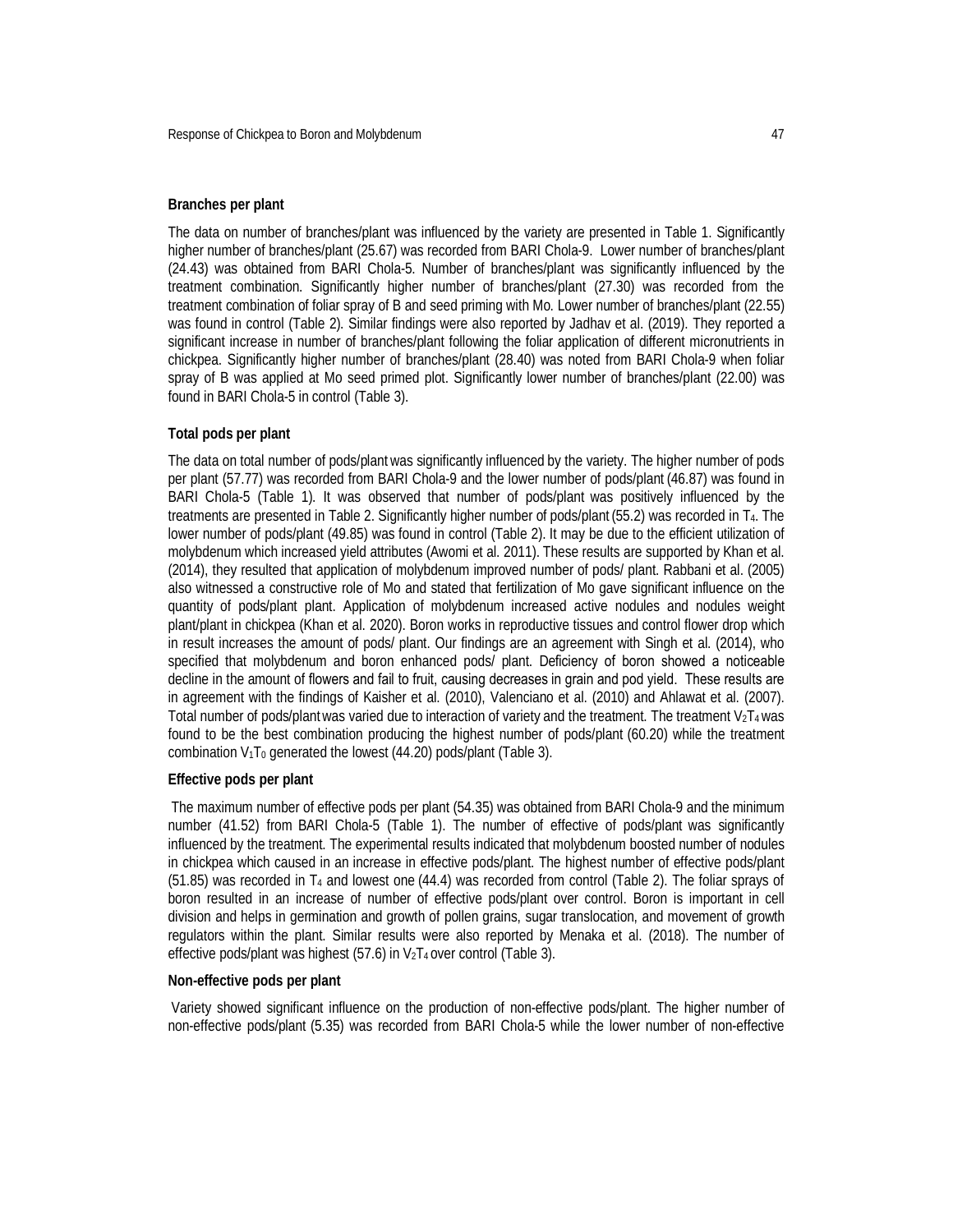pods/plant (3.417) was obtained from BARI Chola-9. The results revealed that seed priming with molybdenum as well as application of boron exhibited significance effect on the production of non-effective pods/plant (Table 2). Seed priming with molybdenum and foliar spray of boron exhibited the lowest value (3.35) for this trait over control (5.45). Control showed higher number of non-effective pods/plant (6.80) was recorded from BARI Chola-5. The lowest number of non-effective pods/plant (2.60) was recorded from BARI Chola-9 when foliar spray of B was done in Mo seed treated plot (Table 3).

#### **Pod length**

The pod length was significantly influenced by chickpea variety. The tallest pod (1.73) was observed in BARI Chola-9 and the shortest one (1.51) was found in BARI Chola-5 (Table 1). It was observed that the pod length varied significantly due to treatments. The longest pod (1.74) was observed in T<sub>4</sub> (foliar spray of B + seed priming with Mo) and the shortest pod (1.52) was found in control (Table 2). There were significant interaction between variety and treatment on pod length. The V<sub>2</sub>T<sub>4</sub> treatment produced the longest pod (1.88) compared with  $V_1$ T<sub>0</sub> (Table 3).

## **1000 seed weight**

1000 grain weight plays a vital role in final production. The data on 1000 seed weight was influenced by the variety are presented in Table 1. 1000 seed weight was significantly influenced by the varieties. The higher 1000 seed weight (215.68 g) was recorded BARI Chola-9 and lower (115.95 g) was obtained from BARI Chola-5. It was observed that 1000 seed weight was meaningfully influenced by molybdenum and boron application. Significantly higher 1000 seed weight (169.55 g) was recorded from  $T_4$  which was followed by  $T_5$ (168.45 g). Lower 1000 seed weight (161.15 g) was recorded from control (Table 2). Seed priming with Mo and foliar spray of B enhanced 1000 seed weight. It possibly will be due to molybdenum that improved nitrogen fixation which resulted in maximum utilization and improved thousand seed weight. Considering boron, a positive effect was observed by application of boron. Our outcomes are at par with Bellaloui et al. (2013) who testified that use of boron enhanced hundred seed weight. These results are also in agreement with the findings of Kaisher et al. (2010). Valenciano et al. (2010) and Ahlawat et al*.* (2007) earlier reported that 1000 seed weight was significantly affected due to various micronutrient treatments. The data on 1000 seed weight was influenced by the interaction of variety and treatment. The highest 1000 seed weight (219.80 g) was noted from BARI Chola-9 when foliar spray of B and seed priming Mo was done and the lowest one (112.10 g) was obtained from BARI Chola-5 in control (Table 3).

## **Seed yield**

Seed yield is the last outcome of chickpea cultivation. The seed yield was maxim in BARI Chola-9 and minimum in BARI Chola-5. Analyzed data revealed that seed yield was positively impacted by molybdenum and boron application. The highest seed yield (2.20 ton/ha) was obtained from  $T_4$  which was followed by  $T_5$ (2.13 ton/ha). The lowest seed yield (1.82 ton/ha) was recorded from control treatment (Table 2). Seed priming with molybdenum and foliar spray of boron enhanced seed production of chickpea. The rise in yield might be due to the rhizobium activity by molybdenum which increases vegetative growth and in result yield components increased. These results are in conformity with Khan et al. (2014). They reported that molybdenum enhanced grain yield as compared to control. Boron plays an important role on seed yield of chickpea as it regulates plant hormone level, photosynthetic activity and generative growth in plants which increase yield of chickpea. Our conclusions are also in similarity with Shil et al. (2007). Mekkei (2019) concluded that foliar application of zinc, boron and molybdenum significantly produced greater seed of chickpea. Similar findings were also reported by Kobraee (2019). The interaction of variety and treatments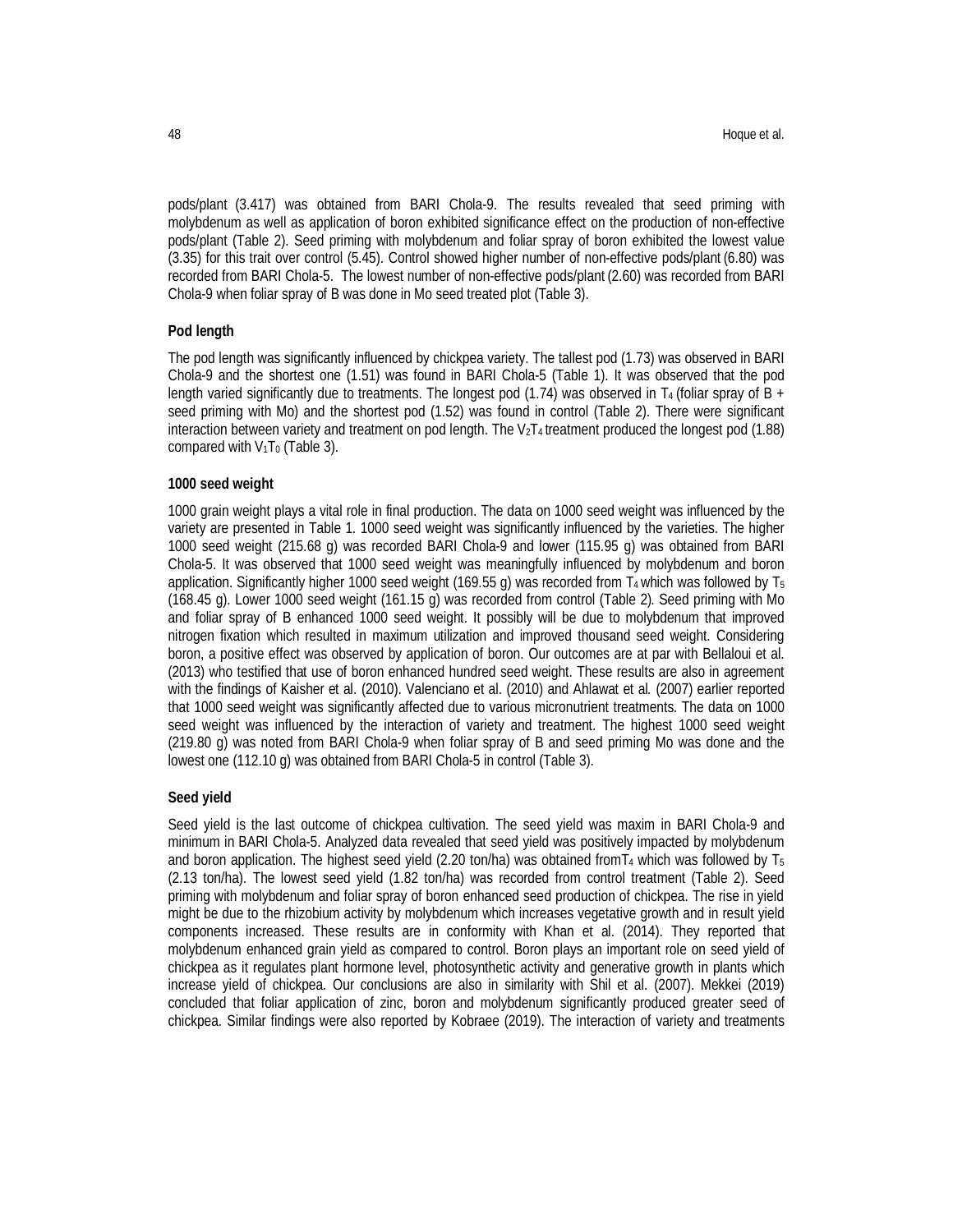had the significant positive influence on the seed yield of chickpea. The higher seed yield (2.68 ton/ha) was noticed in V<sub>2</sub>T<sub>4</sub> while the lowest one (1.32 ton/ha) was obtained from V<sub>1</sub>T<sub>0</sub> (Table 3).

#### **Straw yield**

The data on straw yield was significantly affected by chickpea variety where BARI Chola-9 produced higher (3.18 ton/ha) straw yield (Table 1). Straw yield was significantly influenced due to treatment combinations. The highest straw yield varied from a lower value of 2.34 ton/ha in  $T_0$  (control) to a higher value of 2.83 ton/ha in T<sup>4</sup> (Table 2). Sarker et al. (2000) noted the positive effect of straw yield due to application of B, Zn and Mo. Variation of straw yield was observed to be significant due to application of boron and molybdenum. The maximum straw yield (3.45 ton/ha) was found in BARI Chola-9 when the crop received B and Mo through foliar spray and seed priming respectively. The minimum straw yield (1.78 ton/ha) was noted from BARI Chola-5 in control (Table 3).

#### **Conclusion**

Mo deficiency and N fixation severely limit chickpea in acid soils of Bangladesh. It can be corrected by adding Mo in seed. Priming with molybdenum offers an effective, simple and low-cost technology within the scope of resource-poor farmers. Molybdenum is an essential nutrient for humans as a critical enzyme cofactor for metabolizing drugs, toxins and sulfur containing amino acids. In diets dominated by rice, molybdenum intakes may be inadequate. Thus seed priming with molybdenum can have a potential additional benefit for human health. Boron spray enhances the pod yield as evident from the study. This might be due to its positive influence on number of pods/plant and pod set and mobilization of assimilate reserves to the sink. As final conclusions, this study shows that both foliar application of boron and seed priming with Mo, under field conditions increase seed yield due to an increase in the number of pods/plant. The combined application of B and Mo provides a beneficial effect on seed yield; the boron application was more efficient when it was applied with Mo. Finally, the number of pods/plant is the most influential yield component and the yield component that is most closely correlated with seed yield.

#### **References**

- Ahlawat IPS, Gangaiah B and Ashraf ZM (2007). Nutrient management in chickpea *In*: Chickpea Breeding and Management, Yadav SS, Redden R. Chen W and Sharma B (eds). CAB International, Wallingford, Oxon, United Kingdom, pp. 213-232.
- Aslam M, Mahmood IA, Sultan T, Ahmed S and Zahid MA (2000). Growth and yield response of chickpea (*Cicer arietinum*) to various *Rhizobium* strains fertilized with different phosphorus levels. International Journal of Agriculture and Biology, 1560-8530/2000/02-01-2-89-91.
- Awomi TA, Singh AK, Singh AP and Bordoloi LJ (2011). Effect of phosphorus, molybdenum & cobalt on growth yield and nutrient content of mungbean and soil fertility. J. Soil and Crops, 21(2): 158-164.
- BBS (2016). Statistical year Book of Bangladesh. Statistics Division, Ministry of planning, Government of the people Republic of Bangladesh, Dhaka.
- Bell S (2014). The small but mighty chickpea. Phys. Org. Retrieved 8 October 2015.
- Bellaloui N, Hu Y, Mengistu A, Kassem MA and Abel CA (2013). Effects of foliar boron application on seed composition, cell wall boron, and seed δ15N and δ13C isotopes in water-stressed soybean plants. Frontiers in Plant. Sci., 4: 270- 282.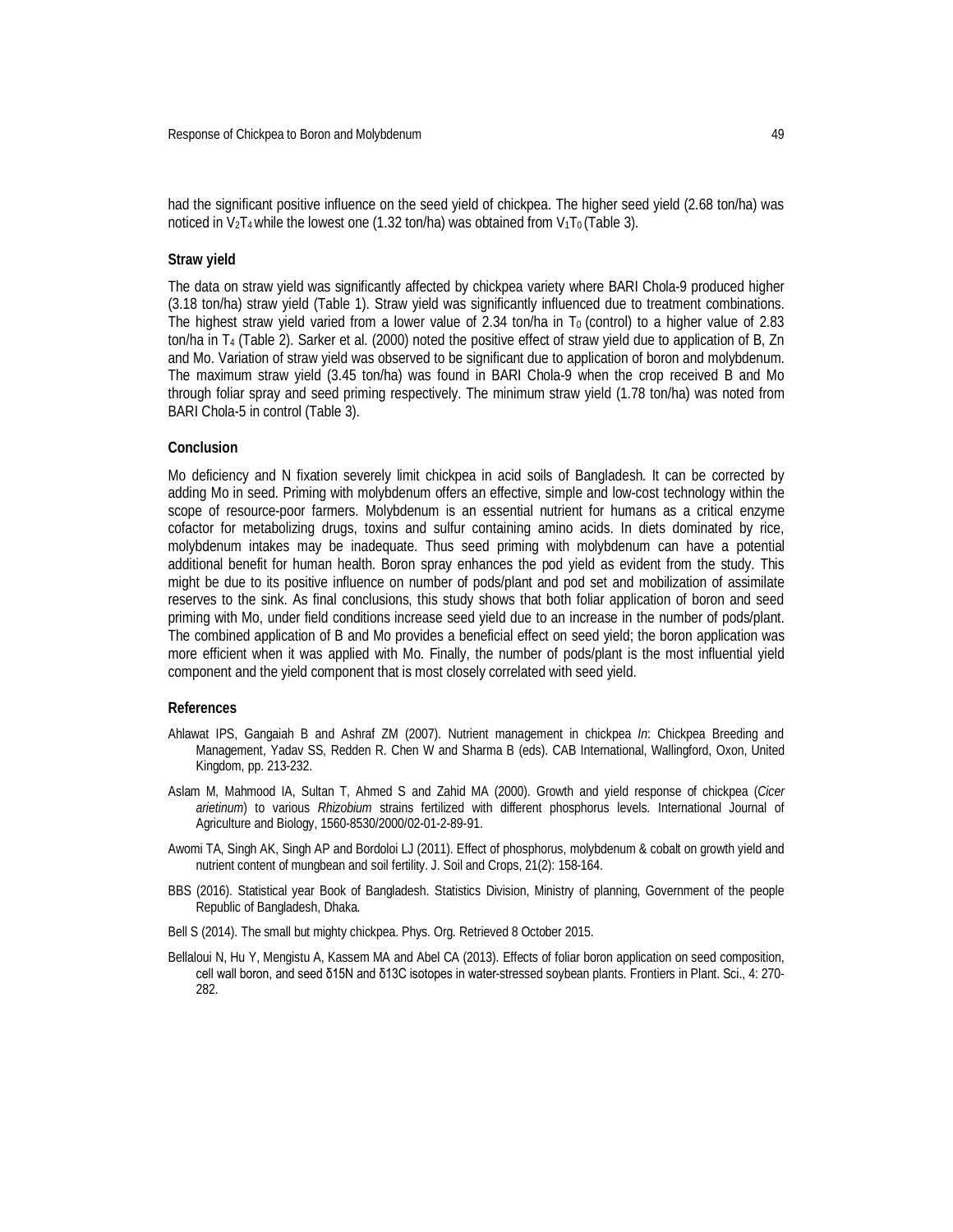- Bhuiyan MAH, Khanam D, Rahman MHH and Hossain AKM (1997). Influence of *Rhizobium* inoculum, molybdenum and boron on chickpea in grey Terrace soil of Bangladesh. Ann. Bangladesh Agri., 7: 119-126.
- Chakraborty A (2009). Growth and yield of lentil (Lens culinaris L.) as affected by boron and molybdenum application in lateritic soil. J. Crop. Weed, 5(1):88- 91.
- Cumming G and Jenkins L (2011). Chickpea: Effective crop establishment, sowing window, row spacing, seedling depth and rate. Northern Pulse Bull., 7: 6.
- FAOSTAT (2016). http://faostat.fao.org/site/567/default.axpx#ancor.
- Hasnain, A., Mahmood, S. Akhtar, S. Malik, S. A. & Bashir, N. 2011. Tolerance and toxicity levels of boron in mung bean (*Vigna radiata* L.) cultivars at early growth stages. Pak. J. Bot., 43(2): 1119-1125.
- Jadhav UB, Indulkar BS and Tistak SE (2019). Effect of foliar application on nutrients on growth of soybean (*Glycine max* L.) Merrill. Bulletin of Environment, Pharmacology and Life Sciences, 8(4): 52-55.
- Johansen C, Musa AM, Kumar JVDK, Harris D, Ali MY, Shahidullah AKM and Lauren JG (2007). Correcting molybdenum deficiency of chickpea in the high barind tract of Bangladesh. J Plant Nutr Soil Sci., 170: 752-761.
- Kaisher MS, Rahman MT, Amin MHH, Amanullah ASM and Ahsanullah ASM (2010). Effects of sulphur and boron on the seed yield and protein content of mungbean. Bangladesh Res. Pub. J., 3(4): 1181-1186.
- Khan K, Muhammad A and Iqbal S (2020). Effect of molybdenum levels, bacterium inoculation and chickpea varieties on nodulation under diverse conditions. Bioscience Research, 17(2): 1323-1328.
- Khan N, Tariq M, Ullah K, Muhammad D, Khan I, Rahatullah K, Ahmad N and Ahmed S (2014). The effect of molybdenum and iron on nodulation, nitrogen fixation and yield of chickpea genotypes (*Cicer arietinum* L.). IOSR J. Agric. and Vet. Sci., 7: 63-79.
- Kobraee S (2019). Effect of foliar fertilization with zinc and manganese sulfate on yield, dry matter accumulation, and zinc and manganese contents in leaf and seed of chickpea (*Cicer arietinum* L.). J of Applied Biology and Biotechnology, 7(03): 20-28.
- Masood A and Mishra JP (2001). Effect of foliar nutrition of boron and molybdenum on chickpea. Indian J. Pulses Res., 14(1): 41-43.
- Meagher WR, Johnson M and Stout PR (1991). Molybdenum requirement of leguminous plants supplied with fixed nitrogen. Plant Physiol., 27(2): 623-629.
- Mekkei MEGR (2019). Effect of micronutrients (Zn, B and Mo) foliar application at different growth stages of chickpea (*Cicer arietinum* L.) on yield and yield components. Int J Res Agron., 2(2): 23-28.
- Menaka P, Rani Y, Rao KL, Babu P, Mohammad LA (2018). Response of chickpea (*Cicer arietinum L.*) to foliar application of ethrel, kinetin and boron. Int. J. Curr. Microbiol. App. Sci., 7(11): 1653-166.
- Nalini P and Bhavana G (2013). The impact of foliar boron sprays on reproductive biology and seed quality of black gram. Journal of Trace Elements in Medicine and Biology, 27: 58-64.
- Rabbani MG, Solaiman AR, Hossain KM and Hossain T (2005). Effects of rhizobium inoculant, nitrogen, phosphorus and molybdenum on nodulation, yield and seed protein in pea. Kor. J. Genotypes Sci., 50(2): 112-119
- Roy RN, Finck A, Blair GJ and Tandon HLS (2006). Plant nutrition for food security: A guide for integrated nutrient management. FAO Fertilizer and Plant Nutrition Bulletin 16, FAO, Rome, Italy, pp. 368.
- Sarker SK, Chowdhury MAH and Zakir HM (2000). Sulphur and boron fertilization on yield quality and nutrient uptake by Bangladesh soybean-4. J. Bio-Sci., 2: 729-733.
- Shil NC, Noor S and Hossain MA (2007). Effectof boron and molybdenum on the yield of chickpea. Agri. J. Rural Dev., 5(1&2): 17-24.